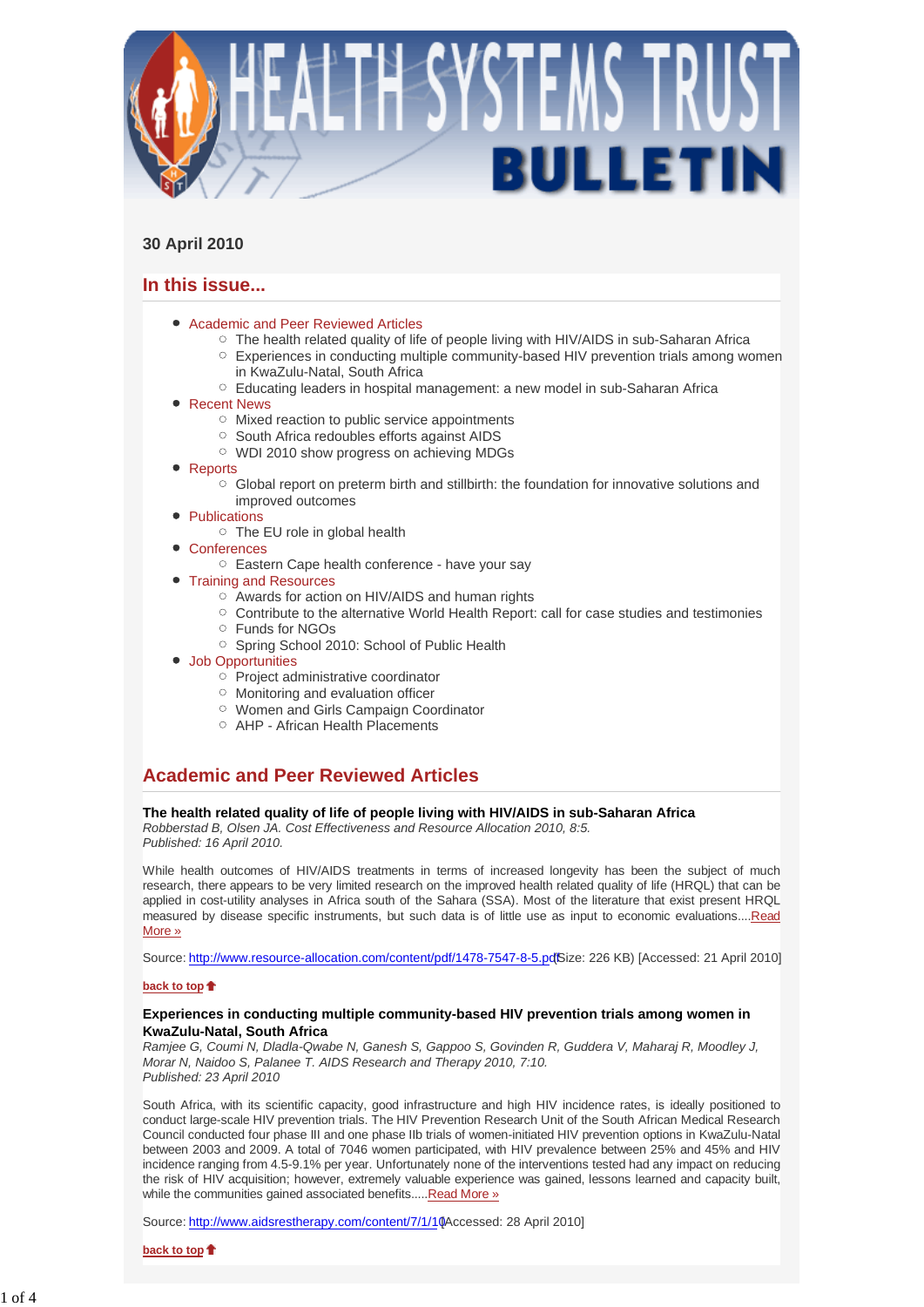### **Educating leaders in hospital management: a new model in sub-Saharan Africa**

*Kebede S, Abebe Y, Wolde M, Bekele B, Mantopoulos J, Bradley EH. International Journal for Quality in Health Care 2010 22(1):39-43.* 

*Published:1 December 2009.*

The vast majority of health system capacity-building efforts have focused on enhancing medical and public health skills; less attention has been directed at developing hospital managers despite their central role in improving the functioning and quality of health-care systems.....Read More »

Source: http://intqhc.oxfordjournals.org/cgi/content/abstract/22/1/39 Accessed: 29 April 2010]

**back to top**

### **Recent News**

### **Mixed reaction to public service appointments**

*Business Day. Published: 23 April 2010*

The government yesterday announced a number of senior government and parastatal appointments, including four directors-general, following the Cabinet meeting on Wednesday. Parmosivea Bobby Soobrayan was appointed director-general in the Department of Basic Education, Thabane Zulu was appointed director-general of Human Settlements, Lucas Mahlasela Makhubela that of the Department of Tourism, and Precious Matsoso that of the Department of Health.... Read More »

Source: http://www.businessday.co.za/Articles/Content.aspx?id=10706\$Accessed: 28 April 2010]

### **back to top**

### **South Africa redoubles efforts against AIDS**

*The New York Times. Published: 25 April 2010*

South Africa, trying to overcome years of denial and delay in confronting its monumental AIDS crisis, is now in the midst of a feverish build-up of testing, treatment and prevention that United Nations officials say is the largest and fastest expansion of AIDS services ever attempted by any nation. The undertaking will be expensive and difficult to pull off, but in the past month alone the government has enabled 519 hospitals and clinics to dispense AIDS medicines, more than it had in all the years combined since South Africa began providing antiretroviral drugs to its people in 2004.... Read More »

Source: Source: http://www.nytimes.com/2010/04/26/health/policy/26safrica.html Accessed: 28 April 2010]

#### **back to top**

### **WDI 2010 show progress on achieving MDGs**

*The Post Online. Published: 20 April 2010*

The World Development Indicators (WDI) 2010 has given a statistical progress toward achieving the Millennium Development Goals (MDGs). Briefing the press on the WDI 2010 in Washington DC, World Bank chief economist and senior vice president for development economics Justin Lin said considerable progress had been made towards achieving some of the MDGs..... Read More »

Source:http://www.postzambia.com/post-read\_article.php?articleId=8369Accessed: 21 April 2010]

**back to top**

### **Reports**

#### **Global report on preterm birth and stillbirth: the foundation for innovative solutions and improved outcomes**

*The GAPPS Review Group BMC Pregnancy and Childbirth 2010, 10(Suppl 1):S1 Published: 23 February 2010.* 

This report provides a comprehensive assessment of what is known, what needs to be known and what can be done to improve pregnancy outcomes. Click Here for Full Report »

Source: http://www.biomedcentral.com/1471-2393/10?issue=S1Accessed: 28 April 2010]

**back to top**

### **Publications**

#### **The EU role in global health**

*European Commission. Published: March 2010*

Global health is a term for which no single definition exists. It is about worldwide improvement of health, reduction of disparities, and protection against global health threats. Addressing global health requires coherence of all internal and external policies and actions based on agreed principles.. Click Here for Publication »

Source: http://ec.europa.eu/development/icenter/repository/COMM\_PDF\_COM\_2010\_0128\_EN.PDF Size: 55KB)

**back to top**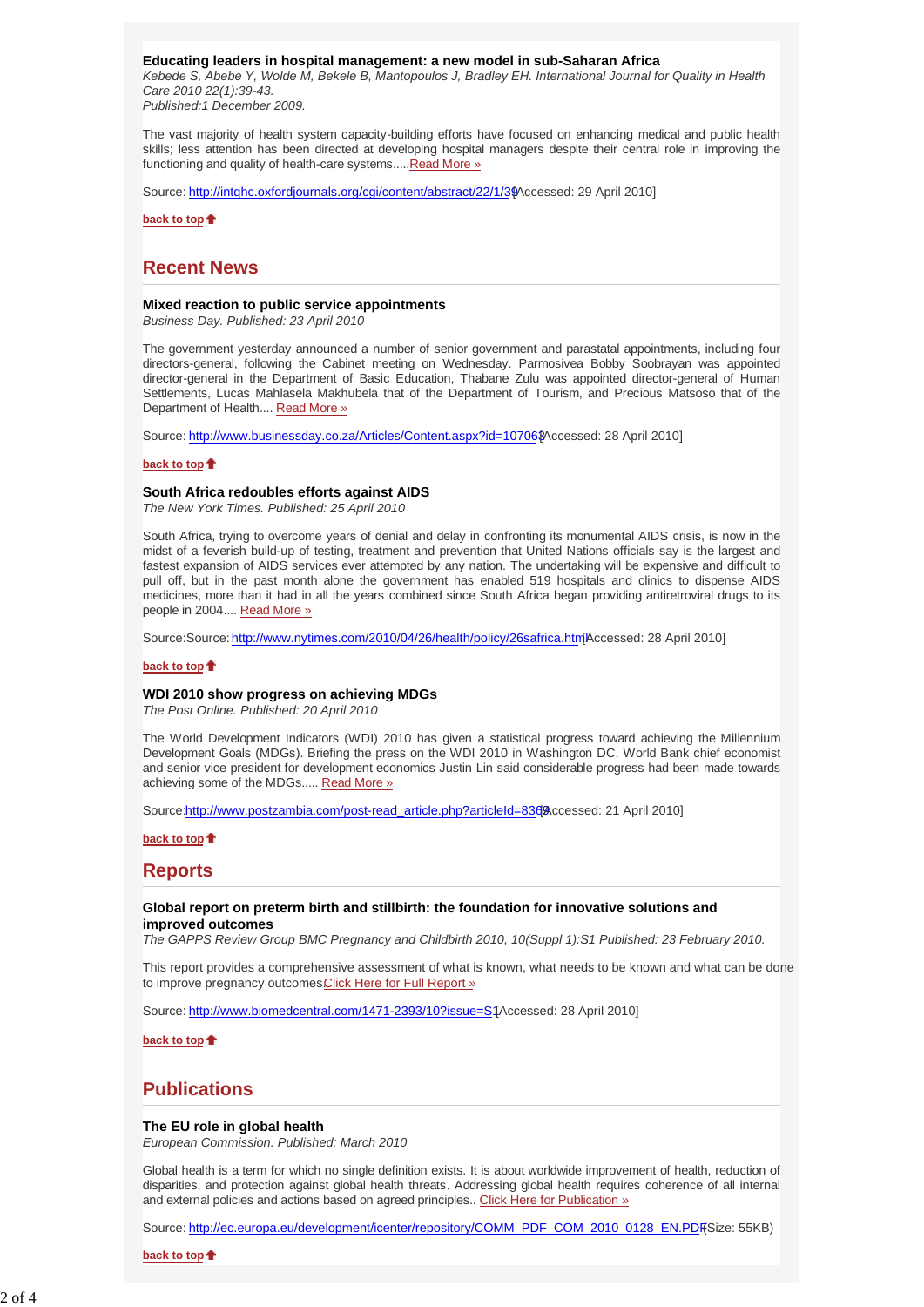## **Conferences**

### **Eastern Cape health conference - have your say**

*10 -12 May 2010 URL: http://www.health-e.org.za/news/article.php?uid=20032757*

There has been a lot of talk about health system reform, including the National Health Insurance (NHI) system. But the voices of ordinary people who use the government clinics and hospitals every day are missing. The Black Sash, University of Cape Town Health Economics Unit and Health-e are hosting the first provincial health conference in Port Elizabeth to make sure the voices of communities are heard.

**back to top**

# **Training and Resources**

### **Awards for action on HIV/AIDS and human rights**

Nominations for the Awards for Action on HIV/AIDS and Human Rights are accepted for any individual or non-profit organisation whose work has directly contributed to addressing HIV/AIDS and human rights issues. Anyone may submit a nomination.

Source: http://www.aidslaw.ca/EN/about\_us/what\_we\_do/call\_for\_nominations.htm

### **back to top**

### **Contribute to the alternative World Health Report: call for case studies and testimonies**

The Global Health Watch requests the submission of country or region specific case studies and testimonies. These case studies and testimonies will form part of the electronic platform of the alternative world health report and selected case studies shall also be incorporated into the final document of Global Health Watch 3 – scheduled for publication in 2011. Please write back to asengupta@phmovement.org

Source: http://www.ghwatch.org/

### **back to top**

### **Funds for NGOs**

Funds for NGOs.org, is an online initiative, working for the sustainability of NGOs by increasing their access to donors, resources and skills. It uses online technologies to spread knowledge about organisational sustainability, promote creative ideas for long-term generation of institutional funds for development interventions, improve professional efforts in resource mobilisation and advocate for increased allocation of donor resources for building the skills and capacities of NGOs.

Source: http://www.fundsforngos.org/about-us/#ixzz0mO9DVM8a

### **back to top**

### **Spring School 2010: School of Public Health**

University of Western Cape Date: 6 to 18 September 2010

This year, the series of Short Courses offered by the School will run in September, hence the new name of "Spring School". To secure your place in the interesting course of programmes, book by 25 June 2010. Please access the following link for more information.

Source: http://tinyurl.com/2bttsbz

**back to top**

# **Job Opportunities**

### **Project administrative coordinator**

*School of Public Health –University of Western Cape Closing date: 12 May 2010*

The Administrative Coordinator provides administrative and management support to the project through the Management and Monitoring component and reports to the Overall Project Director/ Director of the Centre for HIV and AIDS Research. Located in the UWC Centre for HIV and AIDS Research, the Project Administrative Coordinator holds overall responsibility for the coordination of the project, and works in close collaboration with Project Leaders in the ten sub-projects as well as with the Project Management and Administration teams of the School of Public Health.

Job details: http://www.hst.org.za/news/20041987

**back to top**